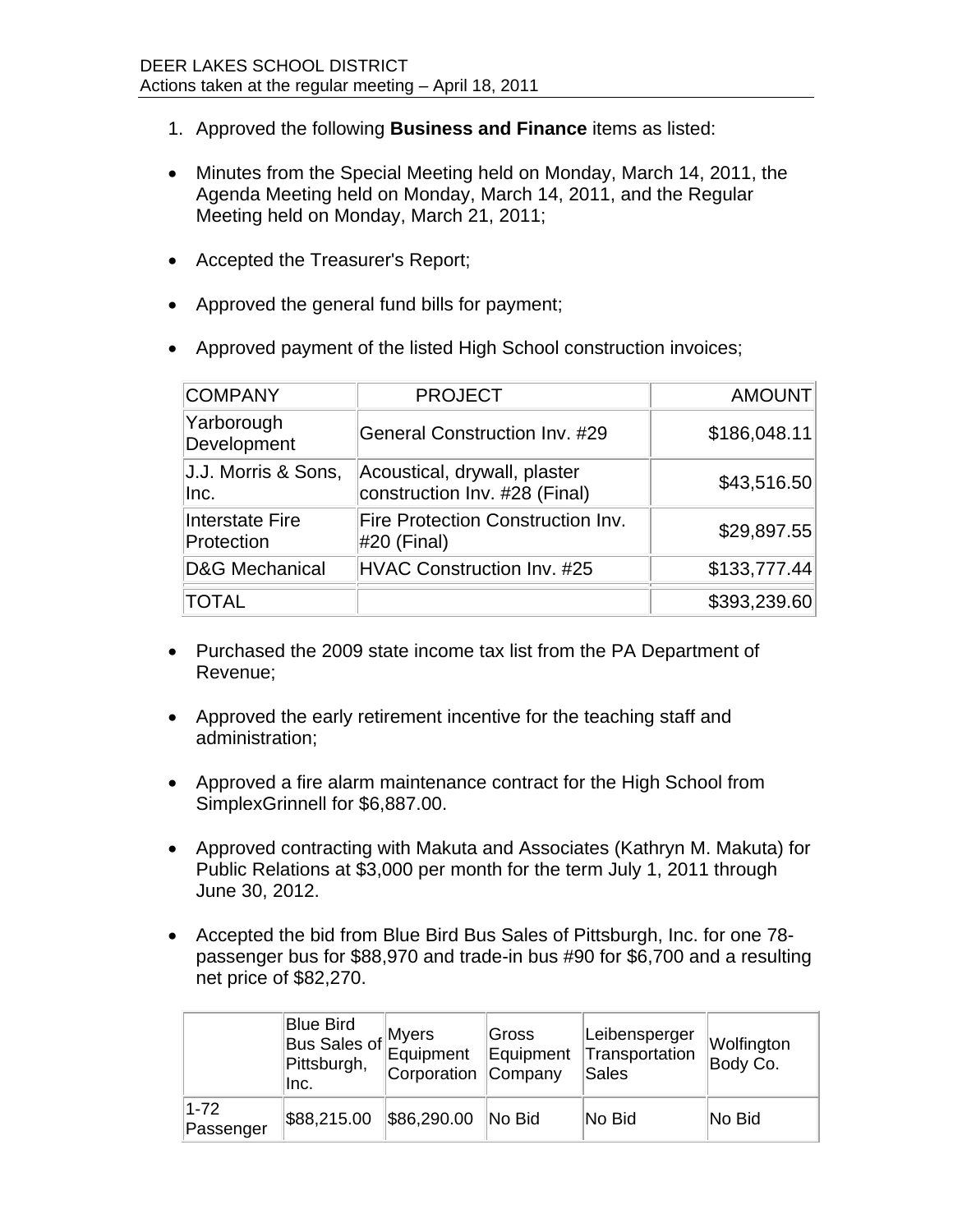| 2-78<br>Passenger      |                                  | \$177,940.00 \$173,634.00 No Bid | ∣No Bid | No Bid |
|------------------------|----------------------------------|----------------------------------|---------|--------|
| ∣Trade In<br>Allowance | $\frac{1523,100.00}{223,700.00}$ |                                  |         |        |
| <b>ITOTAL</b>          |                                  | \$243,055.00 \$236,224.00 No Bid | ∣No Bid | No Bid |

- 2. Approved the following **Education** items as listed:
- Art curriculum revisions as presented;
- Performing arts curriculum revisions as presented;
- Science curriculum revisions as presented;
- Social Studies curriculum revisions as presented;
- Approved Deer Lakes Lancer Academy Summer School;
- Approved early release from high school for a Deer Lakes junior as per Policy No. 239, with adjustments for current graduation requirements;
- Approved the revised summer reading assignments as proposed by the English department;
- Approved the following student teacher observations and job shadowing:
- $\checkmark$  Bonnie Dauer, Early Childhood Education major at CCAC, to observe Lisa Huerbin, Steve Kubicko, Shauna Brown, Molly Callwood and Tina Mellish for 10 hours during the Spring 2011 Semester.
- $\checkmark$  Shannon Holley, a South Fayette High School 10th Grader, to job shadow Jackie Jaros on April 28, 2011 to complete her graduation requirements;
- $\checkmark$  Jami Thimons, Slippery Rock University, to complete 20 hours of classroom observations of Shauna Brown and Lynn Welteroth between April 19, 2011 and May 6, 2011.
- Approved homebound instruction for two (2) 12th grade students, one until the end of the school year; the other for four to six weeks.
- 3. Approved the following **Policy and Technology** items as listed:
- First reading of revised Policy No. 202 Eligibility of Non-Resident Students;
- Second reading of Policy No. 116 Tutoring;